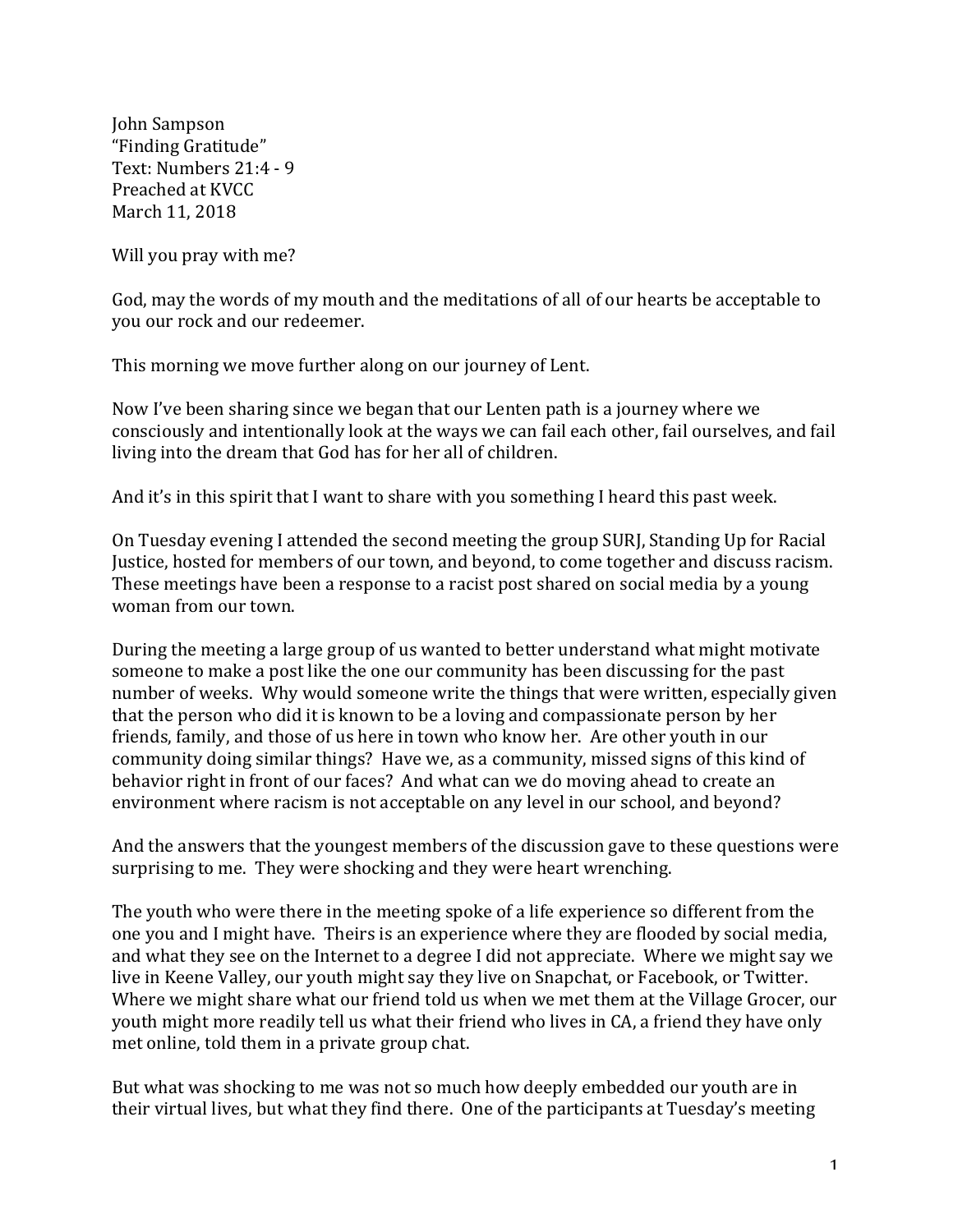shared how the web based world our youth live in is filled with the most horrible, violent, racist, sexist and homophobic statements and jokes – how we would be sickened by what our youth live with every day. It is a place where participants strive to say the most outrageous and shocking things, only then to try to surpass what they have just said. This virtual world where many of our youth live is a nexus of sites dedicated to Holocaust jokes, and extreme pornography, of anti-#meToo comic routines, and laughter about school shootings.

It was the opinion of the young woman who shared this insight that the racist comments that we have been discussing throughout our town over the past couple of weeks are not an aberration, but rather the reflection of what our children are experiencing day in and day out as they meet and mingle on the Internet. She said that although the post that has caused so much discussion was racist, it could have just as easily been anti-semitic, or homophobic, or sexist because that is the material that our children literally have at their fingertips. It is the water they swim in; it is what their lives are flooded by.

After the young woman from KCS told us about this world she and her friends live in, a young man from VT, who had not grown up here in Keene Valley echoed everything we had just been told. In a different state, in a different age group, this young man described how he and his friends lived in the same virtual world as the one just described.

The experience of our youth at KCS is not the exception. For some kids all across our nation, it is the rule.

And then someone asked about why our children would choose to mimic what they see on the Internet. Why would they want to use racist and sexist and anti-Semitic language and jokes, especially if they wouldn't consider themselves as being bigoted, or sexist or homophobic themselves?

And here is the answer that was given. Because if we can't laugh about all of these things. what would we do? We have no coping mechanisms for school shootings, all we have is laughter. We don't know what to do with all of the hatred and violence we are surrounded by, we only have outrageous and shocking laughter.

I have been haunted by these statements since they were shared.

They give a picture of our youth inheriting a world of ultra violence and hatred. They give us an image of how we as adults have gifted our children a world of brokenness, and alienation, without also providing healthy and right tools to navigate through it. They give us an icon of a world in which our children feel unanchored and can only meet what they live through with strained laughter and a gallows humor.

And when I read the story we heard from Numbers this morning I saw a world that looks very much like the one described by our youth in last Tuesday's meeting.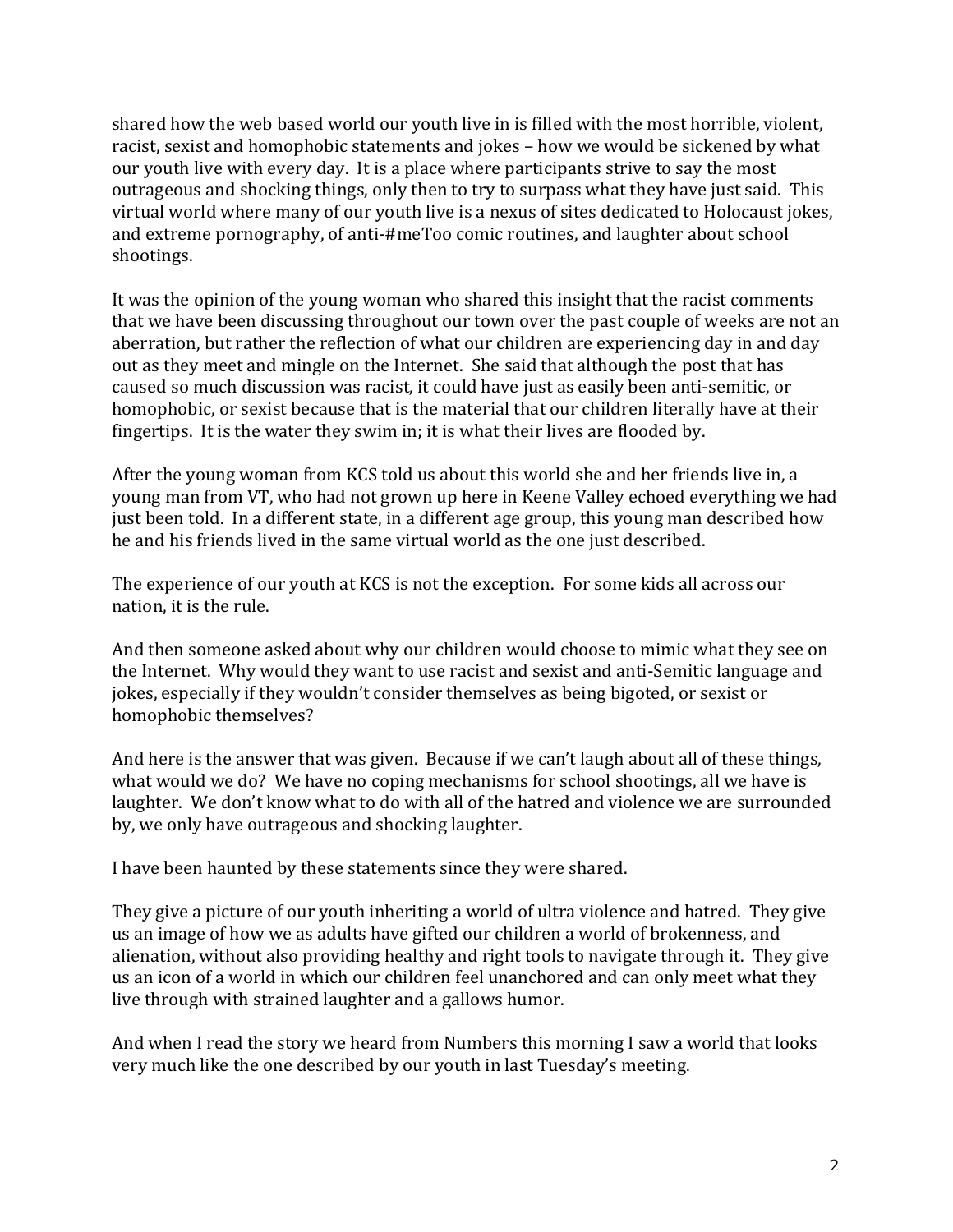Have many of our children not been raised in a world in which they are surrounded by serpents? Don't they live under a very real threat that they will be bitten some day by the bullets of a school shooting? Don't they have to constantly watch their steps so that they avoid the fangs of the opioid addiction crisis, or the venom of violence? Haven't the youth of our community confessed to us that they have no saving staff, no image of the serpents that bind them and threaten them, to look up to? And perhaps they don't feel like God has abandoned them, but don't some of our youth feel that we, their parents and their teachers, have left them to this world to figure it out by themselves?

Yet as heart wrenching and eye-opening as the stories that the young people who attended last Tuesday's meeting were, I feel that they didn't deny hope for our youth, and for ourselves, and for our community. But I do think they reinforced just how much work there is to do.

In this morning's story there is this paradoxical idea shared in which the image of that which is deadly becomes the very path towards salvation. An image of the snakes that are biting and killing the Israelites is raised up on a staff and becomes the object of communal contemplation and discussion. It's only when this happens that the Israelites become inoculated against the venom of the snakes, which are continuously biting them.

I feel a hope in the discussions that SURJ is leading, I feel hope in the school presentations that students will soon be sharing about racism in our school and community, I feel a hope in the ways we are talking about racism in our town as we meet each other in the grocery store and at the library, I feel a hope because I have talked to people I have never spoken to before and shared how I am feeling and listening to how they are feeling about what has happened in our town.

I feel hopeful because we have taken something so deadly – we have taken racism, but also the hopelessness and gallows humor of our youth  $-$  and made them the object of our own public contemplation and discussion. We are creating an image of that which threatens us as a people and raising it for all to see, and all to witness, and all to engage, and all to discuss and argue over, and all to act upon.

But our story tells us that the raising of the image of the serpent is not a magic cure. It didn't do away with the snakes. It simply made their venom no longer lethal. The serpents keep biting, and the Israelites keep having to look at the image of that which threatens them. They have to keep contemplating, and keep discussing and keep engaging or else they will fall back and die.

Same with us. Over the past couple of weeks as I've discussed racism and the challenges of our youth with people all around our community I keep hearing a skeptical refrain. I keep hearing people question whether we as individuals, and as a town, will have the commitment to these issues challenging us to really make a difference, to really affect change. I ask this of myself.